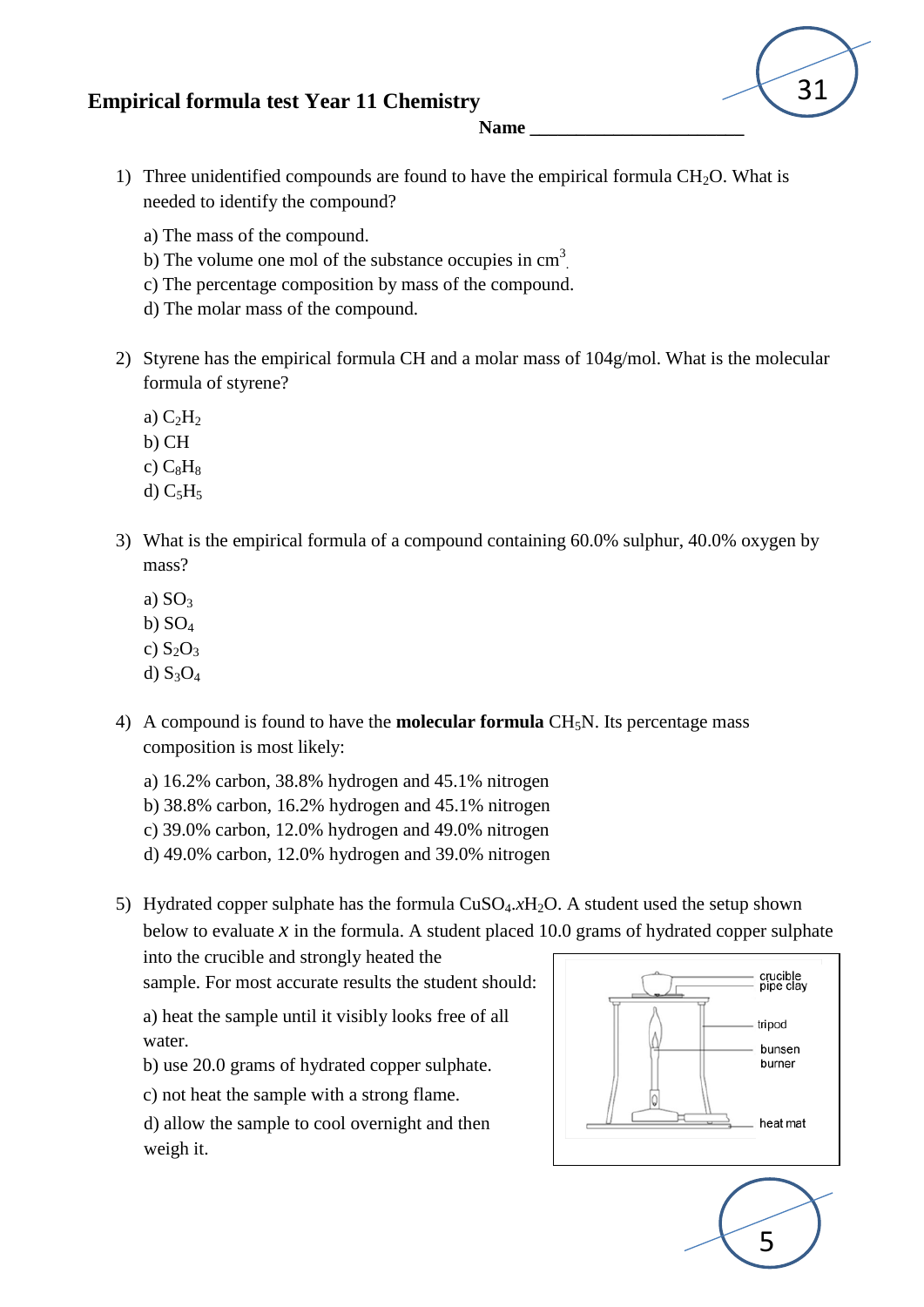- 6) A sample of the solvent used in an expensive brand of perfume contained 0.60 g of carbon, 0.15 g of hydrogen and 0.40 g of oxygen. Which comment is true about the molecular formula of the compound?
	- a) Each molecule of the compound has three time as many carbon atoms as oxygen atoms.
	- b) Each molecule of the compound has three times as many oxygen atoms as carbon atoms.
	- c) Each molecule of the compound has three time as many hydrogen atoms as oxygen atoms.
	- d) Each molecule of the compound has twice as many carbon atoms as oxygen atoms.
- 7) A 1.34 gram sample of an organic compound contained 0.36 grams of carbon. Which comment is true?
	- a) The sample contained 0.36 mol of carbon atoms
	- b) The sample contained 1.9 X  $10^{22}$  carbon atoms
	- c) The sample contained 36.0 % by mass carbon.
	- d) The sample contained 64.0 % by mass carbon
- 8) A 100.0 g sample of pure CuSO<sub>4</sub>.5H<sub>2</sub>O (molar mass 250 g/mol) contains:
	- a) 36.0 grams of water
	- b) 90.0 grams of water
	- c) 64.0 grams of copper
	- d) both options a) and b).
- 9) A 25.0 grams sample of MgSO<sub>4</sub> contains:
	- a) 20.2% Mg, 53.2% O and 26.6% S by mass.
	- b) 2.34 X  $10^{23}$  atoms of Mg
	- c) 13.2 grams of Mg
	- d) 2.42 X  $10^{24}$  atoms of oxygen.
- 10) An unknown molecular compound was analysed. 36.4 grams of this pure compound contained 1.2 X  $10^{23}$  molecules. Which of the following can be evaluated from this information?

5

- i. The empirical formula
- ii. The molar mass of the compound.
- iii. The molecular formula of the compound.
- a) i. and ii. only
- b) ii. and iii. only
- c) i. ii. and iii.
- d) ii. only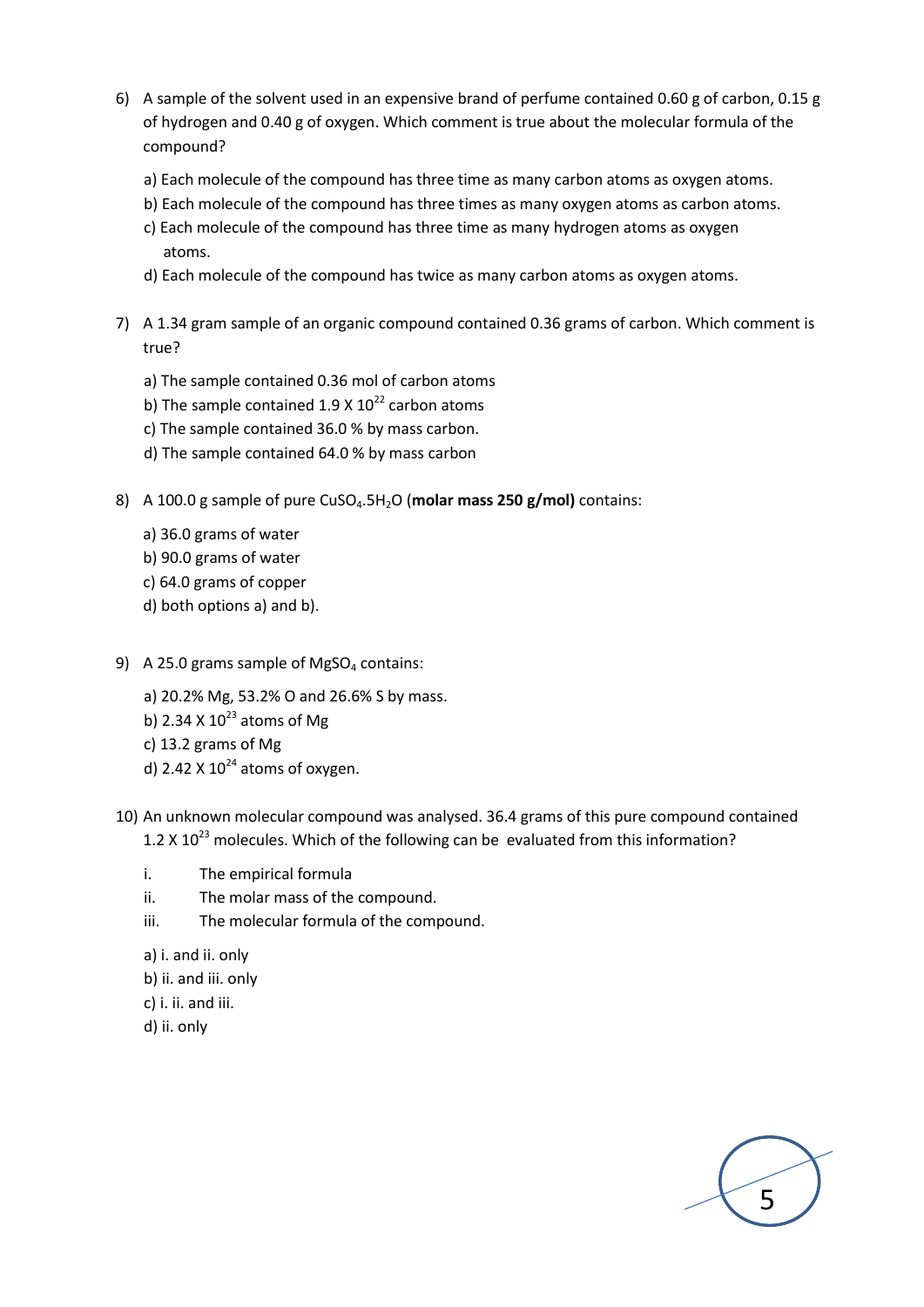- 1) You can find the empirical formula of a compound using **percentage composition** data. Below are six steps, not all are required to find the empirical formula of a compound.
	- 1. Assume you have 100 g of the compound
	- 2. Convert the grams to moles for each element.
	- 3. Consider the percentage composition you are given as being in units of grams.
	- 4. Find the smallest whole number ratio of moles for each element.
	- 5. Use step 3. to find the total mass of the compound.
	- 6. Find the percentage composition of the compound.
	- a) Place the necessary steps, shown above, in the right order to determine the empirical formula of a compound.

*1 mark* b) Which step is not necessary for the calculation of the empirical formula of the compound? *1 mark* c) Which step must be experimentally determined? *1 mark* d) Which step provides the greatest opportunity for error.

2) A compound is found to contain 23.3% magnesium, 30.7% sulfur and 46.0% oxygen. What is the empirical formula of this compound? Show all working in the space provided below.

*4 marks*

*1 mark*

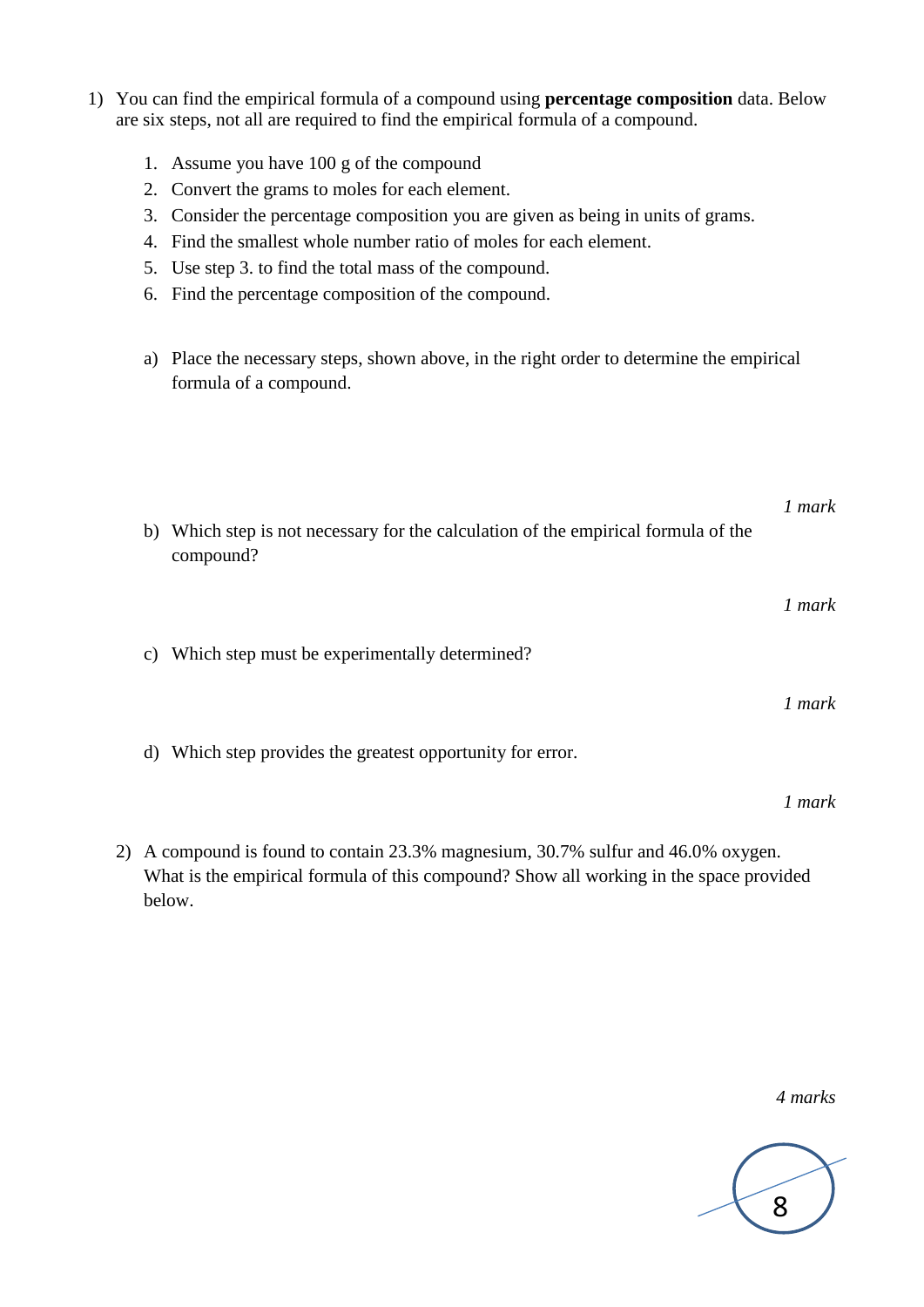3) A 1.50 g sample of hydrocarbon undergoes complete combustion to produce 4.50 g of  $CO<sub>2</sub>$ and  $2.46$  g of  $H<sub>2</sub>O$ .

a) Find its empirical formula. Show all working in the space provided below.

*5 marks*

b) What is the molecular formula of the compound if its molar mass is 44.0 g/mol? Show all working in the space provided below.

*2 marks*

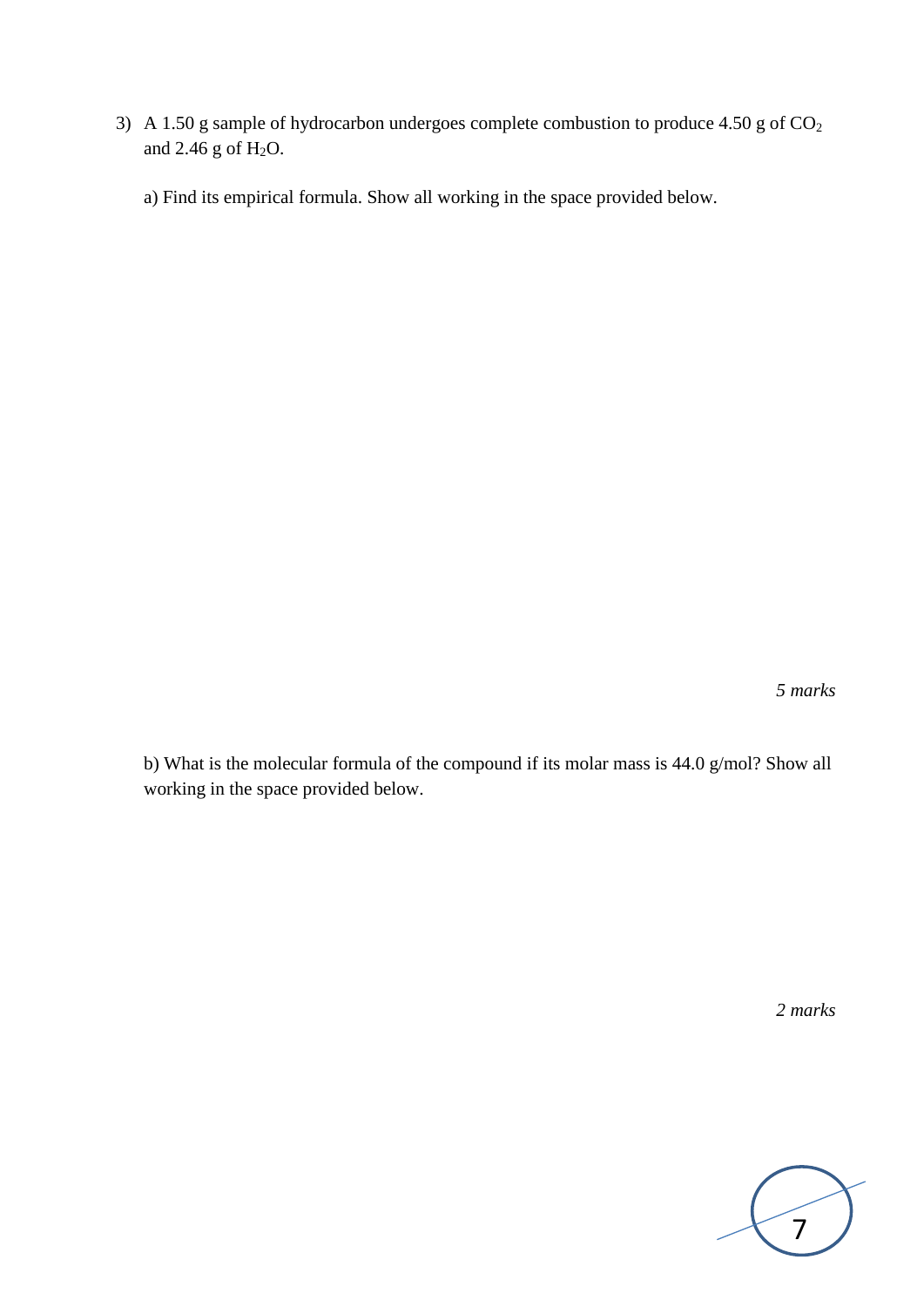4) When exposed to the atmosphere, MgSO<sup>4</sup> bonds with water molecules in the air. This behaviour can be shown as  $MgSO_4\cdot xH_2O$  where *x* is some integer quantity of water molecules. A student used the setup below to find the value of *x*.



The student strongly heated a 7.00 g sample of MgSO4**.***x*H2O and recorded the mass of the sample every two minutes to constant mass. The results were plotted on the set of axes shown on the right.

a) Calculate the mol of dried MgSO<sup>4</sup> (molar mass of  $MgSO_4 = 120.4$  g/mol). Show all working.



*2 marks*

b) Calculate the mol of water present (molar mass of  $H_2O = 18.0$  g/mol).

*2 marks*

c) Calculate the value of *x*.

*2 marks*